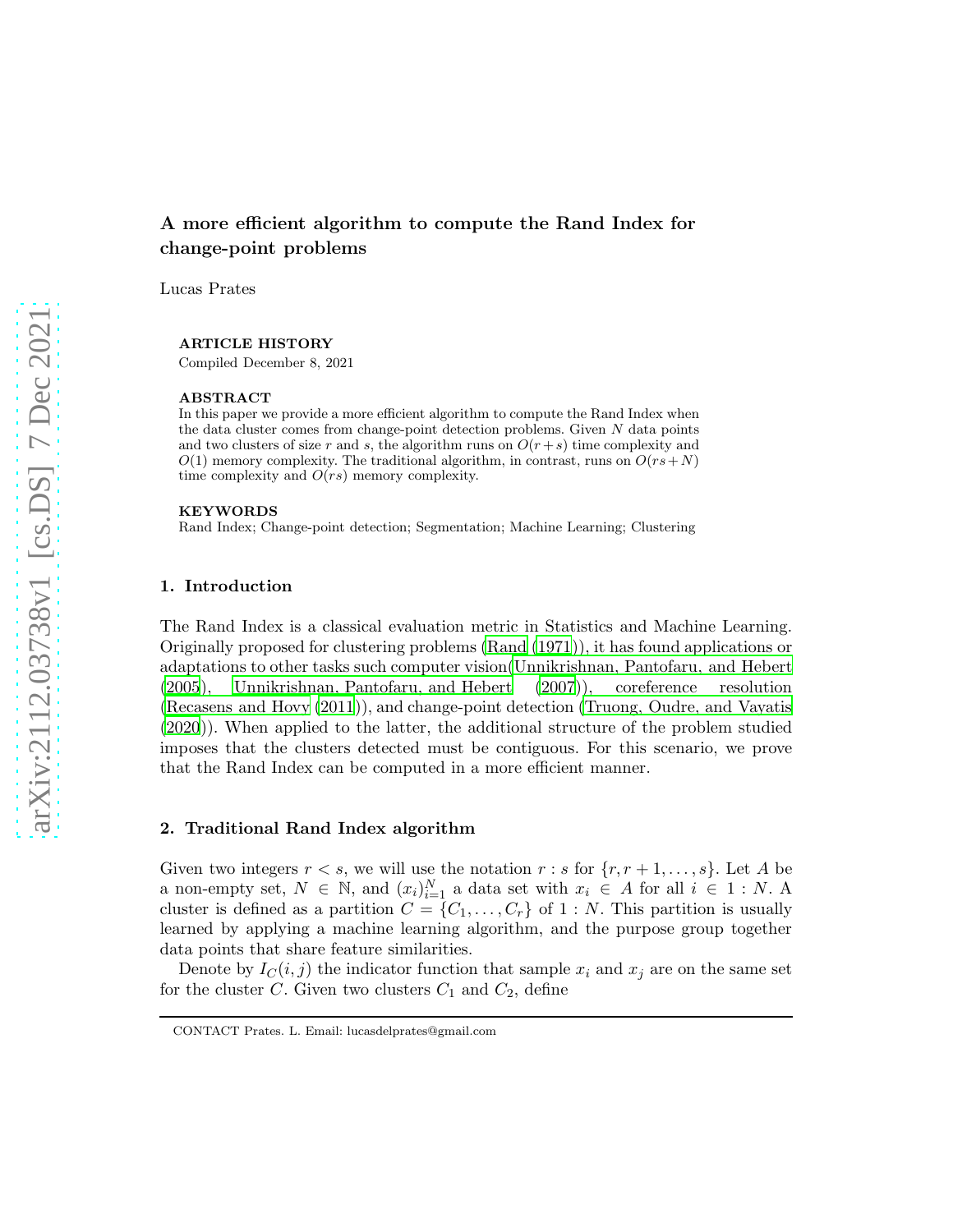$$
N_{11} = |\{(i,j) \in (1:N) \times (1:N)| i < j \text{ and } I_{C_1}(i,j) = 1 = I_{C_2}(i,j)\}|,
$$
  
\n
$$
N_{00} = |\{(i,j) \in (1:N) \times (1:N)| i < j \text{ and } I_{C_1}(i,j) = 0 = I_{C_2}(i,j)\}|.
$$

The Rand Index is then defined as

$$
RI = \frac{N_{00} + N_{11}}{\binom{N}{2}} \tag{1}
$$

The term  $N_{11}$  measures how many pairs of indices both clusters grouped together, and the term  $N_{00}$  how many pairs are put on different groups by both clusters. Therefore,  $N_{00} + N_{11}$  measures the total number of agreements between clusters. Finally, we scale by  $\binom{N}{2}$ , the total number of pairs. The metric ranges on [0, 1], attaining 1 if, and only if, the clusters are identical, and 0 if they are totally dissimilar.

Write  $C_1 = \{C_{11} \ldots C_{1r}\}\$  and  $C_2 = \{C_{21} \ldots C_{2s}\}\$ . The traditional algorithm iterates through the data set to build a  $r \times s$  contingency table whose elements are  $n_{ij} =$  $|C_{1i} \cap C_{2j}|$ . The Rand Index is then computed by the equation

$$
RI = 1 - \frac{\left[\frac{1}{2}\left(\sum_{i=1}^{r}(\sum_{j=1}^{s} n_{ij})^{2} + \sum_{j=1}^{s}(\sum_{i=1}^{r} n_{ij})^{2}\right) - \sum_{i=1}^{r}\sum_{j=1}^{s}(n_{ij})^{2}\right]}{\binom{N}{2}} \quad . \tag{2}
$$

Therefore, the time complexity of the algorithm is  $O(rs + N)$ , and its memory complexity is  $O(rs)$  since we need to store the contingency table.

### 3. Efficient Rand Index algorithm for CPD

Change-point detection is a multidisciplinary field of statistics which provides reliable methodologies to detect abrupt changes in time-series. Albeit its methods are not the focus of this work, we provide a simplified offline formulation of the problem. Consider a sequence  $\{X_i\}_{i=1}^N$  of independent random variables where  $X_i$  has cumulative distribution function  $F_i$  for all  $i \in \{1:N\}$ . Assume that there exists a set  $C^*$  such that

$$
C^* = \{c^* \in 1 : (N-1)|F_{c^*} \neq F_{c^*+1}\} .
$$

We name  $C^*$  the true change-point set, and its elements are called change-points.

Whenever a change-point occurs, the distribution of the data changes, capturing the idea of abrupt change in the process behavior. The random variables between two consecutive change-points have the same distribution, so that they can be seen as belonging to the same group.

The main purpose of the change-point detection methods is to estimate the set  $C^*$  and the CDFs of each interval. For an introduction to change-point detection see [Niu, Hao, and Zhang \(2016](#page-5-5)) and [Truong et al. \(2020\)](#page-5-4).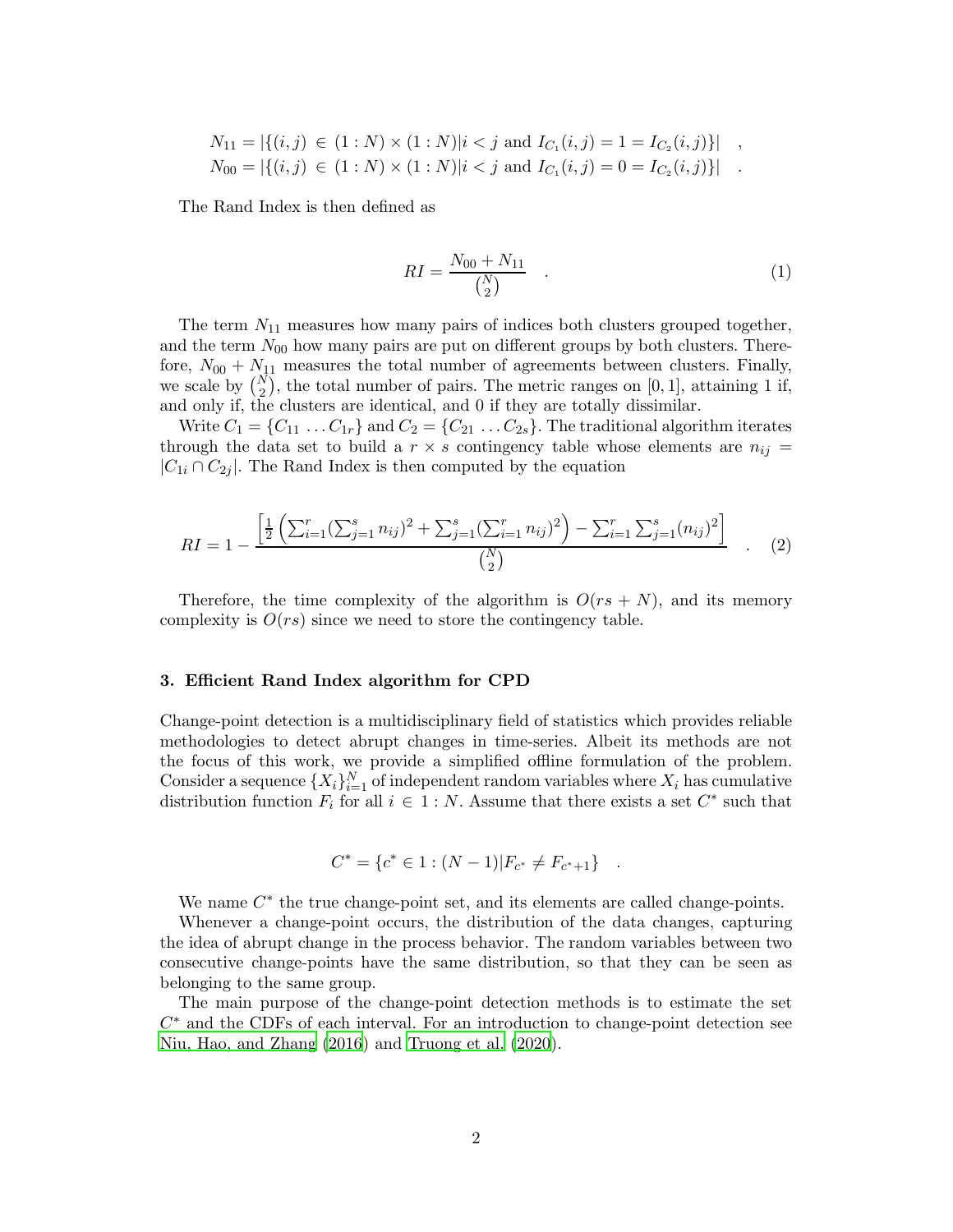## 3.1. Rand Index CPD equation

Given  $C = \{c_1, \ldots, c_k\}$ , the sorted change-point set detected, there is a natural identification to a partition of 1 : N. Defining  $c_0 = 0$  and  $c_{k+1} = N$ , the set C can be seen as the cluster

<span id="page-2-0"></span>
$$
C = \{ \{ (c_i + 1) : c_{i+1} \}_{i=0}^k \} \tag{3}
$$

Hence, a set with k change-points has  $k+1$  contiguous clusters, each one ending on a change-point. To exemplify, assume  $N = 10$  and  $C = \{3, 8\}$ . The equivalent cluster is  $C = \{\{1, 2, 3\}, \{4, 5, 6, 7, 8\}, \{9, 10\}\}.$ 

When the clusters are contiguous, the Rand Index has a special form which depends only on the change-points.

**Theorem 3.1.** Let  $C = \{c_1, c_2, \dots c_r\}$  and  $C^* = \{c_1^*\}$  $\{a_1^*, c_2^*, \ldots c_s^*\}$  be sorted change-point sets. Define  $c_0 = c_0^* = 0$  and  $c_{r+1} = c_{s+1}^* = N$ . Identifying the sets with clusters as in expression [3,](#page-2-0) the Rand Index is given by

$$
RI = 1 - \frac{\sum_{i=0}^{r} \sum_{j=0}^{s} n_{ij} |c_{i+1} - c_{j+1}^{*}|}{\binom{N}{2}},
$$

where

$$
n_{ij} = \max (0, \min (c_{i+1}, c_{j+1}^*) - \max (c_i, c_j^*)) \quad .
$$

**Proof.** Our strategy is to calculate the expression  $a + b$  in the original formula by doing a partition of the pairs according to each element. For each x in 1 :  $(N - 1)$ define  $A_x$ , the set of pairs  $(x, y)$  where  $x < y$  and which the partitions agree. Notice the partitions agree if they are in a single set in both partitions or in different sets in both partitions.

Since this pair is being counted in the sum  $a + b$  and each pair of  $a + b$  is in some  $A_x$ , we have that

$$
a + b = \sum_{x=1}^{N-1} |A_x| .
$$

The restriction  $x \leq y$  avoids a pair of being counted twice.

First, we know that there are a total of  $N - x$  pairs  $(x, y)$  of the form  $x < y$ . Let  $i(x)$  and  $j(x)$  be the indices of the smallest change-points in C and C<sup>\*</sup> that are greater or equal than x. Hence,  $x \in (c_{i(x)-1}+1) : c_{i(x)}$  and  $x \in (c_{j(x)-1}^*+1) : c_j^*$  $_{j(x)}^*$ . The partitions agree on all  $(x, y)$  pairs where  $y \in (x + 1)$ :  $\min(c_{i(x)}, c_{j(x)}^*)$  since they place x and y on the same set. Additionally, they agree on the pairs  $(x, z)$  for  $z \in (\max(c_{i(x)}, c_{j(x)}^*) + 1) : N$  since they place x and z on different sets.

From this reasoning, there are a total of  $|c_{i(x)} - c_i^*|$  $_{j(x)}^*$  disagreements, so that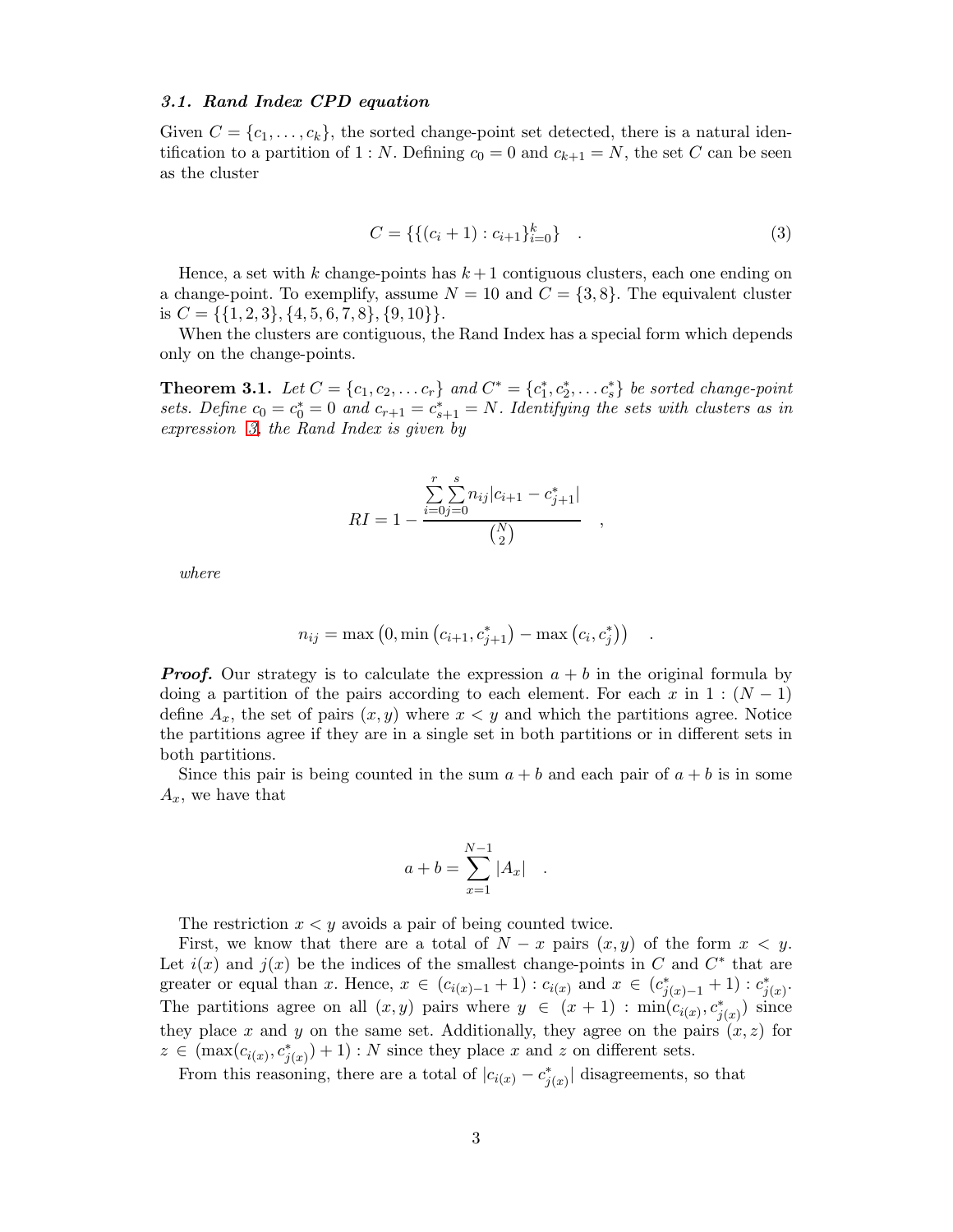$$
|A_x| = (N - x) - |c_i(x) - c_j^*(x)|.
$$

We can now substitute in the original equation

$$
RI = \frac{\sum_{x=1}^{N-1} |A_x|}{\binom{N}{2}} = 1 - \frac{\sum_{x=1}^{N-1} |c_i(x) - c_j^*(x)|}{\binom{N}{2}}.
$$

Let  $I_{ij} = ((c_i + 1) : c_{i+1}) \cap ((c_j^* + 1) : c_{j+1}^*)$ . It is easy to show that  $(I_{ij})_{i=1,j=1}^{r,s}$  forms a partition for 1 : N. For every element x of  $I_{ij}$ , we have  $i(x) = i + 1$  and  $j(x) = j + 1$ , so that  $|A_x| = |c_{i+1} - c_{j+1}^*|$ . Hence

$$
\sum_{x=1}^{N-1} |c_i(x) - c_j^*(x)| = \sum_{i=0}^r \sum_{j=0}^s \sum_{x \in I_{ij}} |A_x|
$$
  
= 
$$
\sum_{i=0}^r \sum_{j=0}^s n_{ij} |c_{j+1}^* - c_{i+1}| ,
$$

where  $n_{ij} = #I_{ij}$ . It is straigh forward to show that

$$
n_{ij} = \max (0, \min (c_{i+1}, c_{j+1}^*) - \max (c_i, c_j^*)) \quad ,
$$

which finishes the proof.

 $\Box$ 

#### 3.2. Rand Index CPD algorithm

Considering that the change-point sets are sorted,  $0$  at the first entry and  $N$  at the last entry, it is easy to provide an algorithm to compute the expression above. However, most terms  $n_{ij}$  evaluate 0. With a bit of effort, we can avoid unnecessary computations.

On one hand, if at the end of iteration  $i$ -th iteration for the first summation and  $j$ -th iteration for the second summation we have  $c_{i+1} < c_{j+1}^*$ , then we must have that  $n_{ik}$ will be 0 for all k greater or equal to  $j+1$ . This happens because the min  $(c_{i+1}, c_{k+1}^*)$  –  $\max(c_i, c_k^*) = c_{i+1} - c_k^* < 0.$ 

On the other hand, if  $c_{i+1} \geq c_{j+1}^*$ , then we know that  $n_{ik}$  evaluates 0 for all  $k \leq j$ . Therefore, on the value of the index i, we can skip all values of j below  $k$ . The pseudocode below provides an implementation taking these observations into account.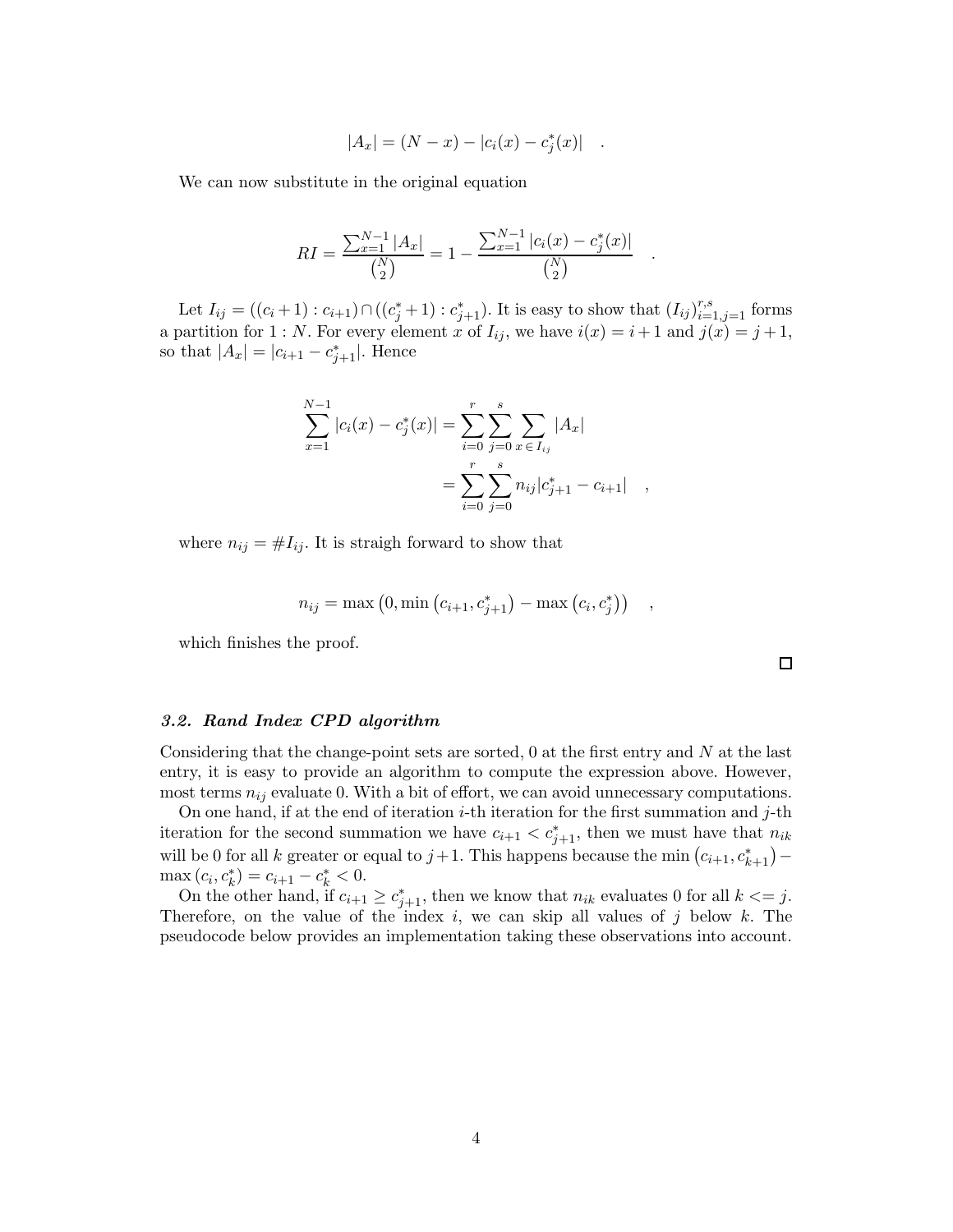Algorithm 1 Compute Rand Index CPD

procedure  $RICPD(C_1, C_2)$  $r \leftarrow \text{size}(C_1)$   $\triangleright \text{Note } C_1[1] = 0; C_1[r] = N$  $s \leftarrow \text{size}(C_2)$   $\triangleright \text{Note } C_2[1] = 0; C_2[s] = N$  $d \leftarrow 0$   $\triangleright$  Dissimilarity  $begj \leftarrow 0$   $\triangleright$  Skipping unnecessary iterations for  $i \in 1$  :  $(r-1)$  do for  $j \in begj : (s-1)$  do  $M \leftarrow \min(C_1[i+1], C_2[j+1]) - \max(C_1[i], C_2[j])$  $M \leftarrow \max(0, M)$  $d \leftarrow d + M|C_1[i + 1] - C_2[j + 1]|$ if  $C_1[i+1] < C_2[j+1]$  then break else  $begj \leftarrow j + 1$ end if end for end for  $N \leftarrow C_1[r]$  $RI \leftarrow 1 - \frac{d}{l}$  $\binom{N}{2}$ return RI end procedure

It is straight forward that the algorithm runs on  $O(1)$  in memory complexity. For the time complexity, given  $i \in 0 : r$ , let  $J(i) = \max\{j \in 0 : s | c_{j+1}^* \leq c_{i+1} \}$ . The *i*-th iteration does not perform any computations on the indices smaller than  $J(i-1)$  since we update the starting location of j. Moreover, it breaks on  $j = J(i) + 1$ . Since the number of operations is constant, the time complexity  $T(r, s)$  satisfies

$$
T(r,s) \leq \beta + \sum_{i=1}^{r} \alpha(J(i) + 1 - J(i-1))
$$
  
 
$$
\leq \beta + r\alpha + \alpha \sum_{i=1}^{r} (J(i) - J(i-1)) ,
$$

for some constants  $\alpha, \beta > 0$ . Observing that we have a telescopic sum and that  $J(r) = s$ , we get

$$
T(r,s) \leq \beta + \alpha(r+s) = O(r+s) .
$$